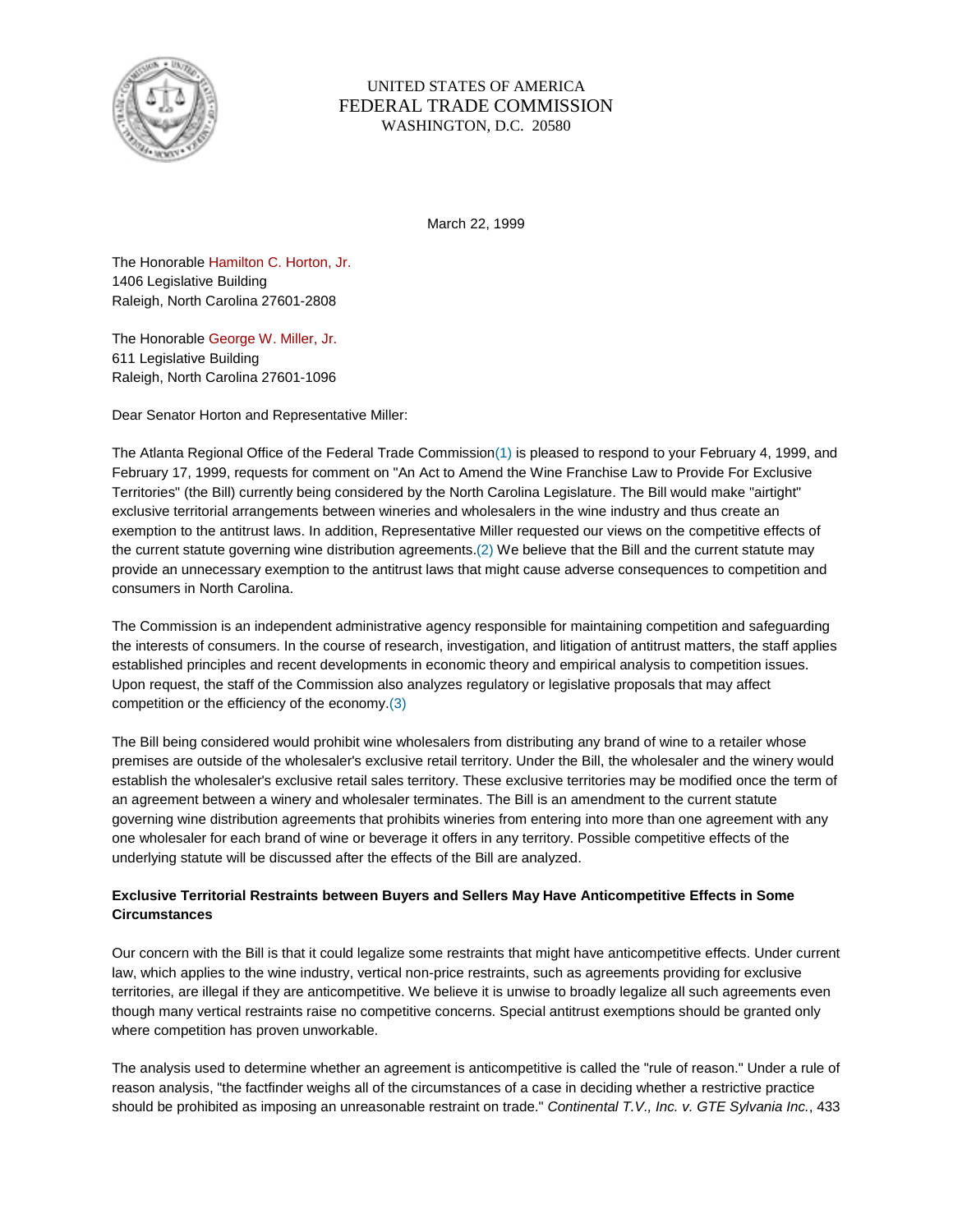U.S. 36, 49 (1977). For example, exclusive territorial agreements might facilitate collusive activity and could raise competitors' costs by foreclosing or disadvantaging competing firms from obtaining the inputs -- here, wine distribution agreements -- they need to compete. Such effects could follow if there was little interbrand competition (competition among dealers for different labels and brands), and the exclusive territorial arrangements eliminated substantial intraband competition (competition among dealers of the same label or brand) that previously existed.(4)

On the other hand, exclusive territories are often pro-competitive. The anticompetitive effects noted above could be offset by the factors the Supreme Court cited in Continental T.V. For example, exclusive territories could allow manufacturers (wineries) to achieve certain efficiencies in the distribution of its products by inducing competent and aggressive retailers to make the kind of investment of capital and labor that is often required in the distribution of products unknown to the consumer.(5) *Continental T.V*., 433 U.S. at 55.(6)

Under the rule of reason, the outcome of the analysis of any one agreement may differ under differing circumstances. The results of the analysis also may change over time in a single geographic area as changes occur in the industry (including the number of wineries, wholesalers and retailers operating in the market), in technology, and in distribution and marketing techniques. Thus, it appears unwise to immunize all such exclusive agreements from the antitrust laws, given that at least some of those agreements may have anticompetitive effects that harm consumers.

## **Antitrust Exemptions Traditionally Have Been Disfavored**

The Supreme Court has called the antitrust laws the "Magna Carta of free enterprise."(7) The antitrust laws reflect the Nation's fundamental policy in favor of free enterprise and competition. And, as a general matter, immunity from the antitrust laws is exceptional and disfavored -- there are few industries or competitive situations in which the antitrust laws do not apply.(8)

The Bill currently being considered by the North Carolina Legislature would create an exemption to the antitrust laws by legalizing exclusive sales territories between wine wholesalers and retailers in all situations. The Bill would exempt a single industry from certain of the usual antitrust laws that apply to almost every other industry and company in the United States. As a proposed exemption, the Bill should be scrutinized under rigorous standards requiring clear evidence that potentially anticompetitive conduct should be permitted in order to achieve some fundamental social objective or to correct some otherwise-uncorrectable market failure.

We are unaware of any evidence establishing the need for this exemption from the antitrust laws. We have seen no evidence suggesting that wine wholesalers are different from wholesalers in other industries. Wine wholesalers provide storage and distribution services that are typical for wholesalers, especially in the food and beverage industries. Nor have we seen anything to indicate that competition is unworkable in the wine industry or that state policy governing alcohol distribution would require such an exemption from the antitrust laws.

We believe that the same analytical framework described above is applicable to the existing statute governing wine distribution agreements. The existing statute prohibits wineries from entering into more than one agreement with any one wholesaler for each brand of wine or beverage it offers in any territory.(9) As discussed above, our concern is that the current statute may have legalized some restraints that might have anticompetitive effects.

In summary, the reduced competition that could result from exclusive territories in the wine wholesaling industry that are proposed in the Bill could result in higher prices for consumers without any offsetting consumer benefit. Likewise, the existing statute also may be having similar adverse effects on consumers by restricting wineries from entering into more than one agreement with wholesalers for each brand of wine they offer in any territory.

Sincerely,

Andrea Foster, Acting Director Harold E. Kirtz, Senior Litigator